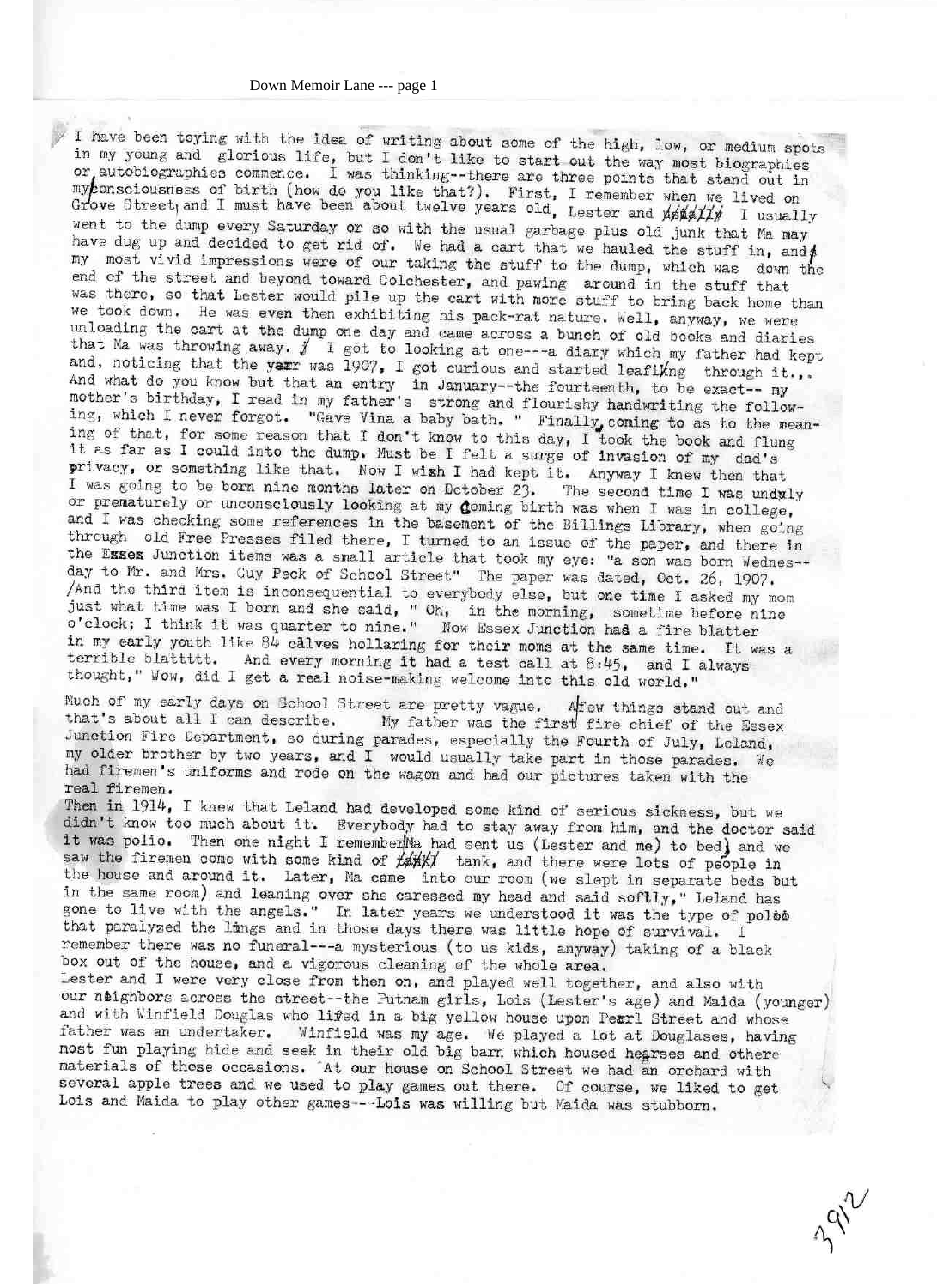## Down Memoir Lane --- page 2

Not too many things stand out in my memory of  $\Lambda$  the years between Leland's death and the next traumatic experience --- that of my father being killed. Three years passed between those two happenings in our family, but I don't remember much of those years, I remember little of my father--he was a plumber for R. O. Mudgett Hardware Co., and worked long days either at the shop or out on jobs, some in town, others away. I remember his sending us a card from Swanton where he was in charge of installing the plumbing in the new High School there. I remember another time when there was a bee's or hornet's nest up in a tree in our front yard, and after work one night he got a long pole, put a rag soaked in kerosene on the end of it, and just be-fore he lighted it to stick up in the tree and burn out the nest, he in no uncertain terras told Lester and me to keep away. Well, I got too close and his sympathetic comment was, "Those stings on your face improve your looks. " I bawled a lot but nobody cared much, Another time he was papering a room upstairs in our house on School Street and I kept going up and asking questions. In exasperation, he gave me a shove, and I reappeared at the foot of the stairs, going down head over heels. Usually he was very good-natured, always whistling or singing some outlandish words he would make up to a popolar song, causing Ma embarrassment, but quite pleased with his rendition himself. He had a lot to do with the church and Sunday school, but my memories of Sunday School in those days were mainly of my teachers, Mrs. Roswell Place and Mrs. Will Place, one small, the other big, who made Sunday School interesting enough so I never seemed to want to miss it. Lucky for me it was so, because Ma would have pounded my butt if I kad skipped anyh.

Papa took me down once, at least, to the plumbing shop, and I watched him make stove pipes and thread pipes.

Every summer he had a week's vacation and we would either go to Mallett's Bay, renting a camp for the entire week, or taking the Rutland Railroad train and go across the islands to New York ctate and through Cherubusco, Altona, Irona, and all those other funny named towns on our way to Brushton where we would stay the week with Uncle Clark and Aunt Mina on their farm in Dickenson. That was fun, riding on the stone-boat to the creamery with the milk, or fishing in the nearby brook/, or playing in the fields, or for  $5¢$  a hundred killing flies on the porch.

One time Lester and I were up in the bedroom and with a mirror were flashing a reflection into the windows of the schoolhouse which was just beyond Willey's cow pasture from our house, I remember the teacher sent over a note to Ma, but I don't remember whether Lester or I got the licking. Tennis was the craze at that school then, and while the older kids were playing (using their tennis shoes) Lester and I would go around and spit in their other shoes. It seemed to be fun at the time.

On Sunday afternoons we would usually go for a walk, as Ma was pretty strict and there was no playing of games around our house on Sundays. The big thing was to walk down to the river where they were building a big new dam, and each week we would see how it was progressing. Most of the workers were Italians, so Papa said and we kids kind of hoped we get a chance to see what Italians looked like.

Mrs. Putnam, who lived daggonally across the street, had a sister--an old maid--who taught school, but at this time I remember she was being courted by Jack Sharpley, a bachelor who lived down at the end of the street, and we liked to sneak up fairly close to watch the kissing games being played. I don't remember if we learned anything or not. She roomed at the Putnam's and one Saturday we knew she was in her room so we sneaked out on the back roof and serenaded her--her name was Natalie Crocker, so our idea of a serenade was to yell at the top of our voices, "Old Lady Crickerdile -- Old Lady Crockerdile" She came out with fire in her eyeand the nearest I got to getting away was to run in Mrs. Garroll"s shed (she lived next door) and hide behind a barrel. I remember that well because I believe I stayed cooped up behind there what seemed like three hours, but probably wasn't more than two. Me were scared of her ever after that. Every time I saw her she had fire in her eye and murder in her heart. I always tried tp give her a wide berth. That probably helped slow down our romance with the Putnam girls, Lois and Maida, but that was a good thing for everybody concerned.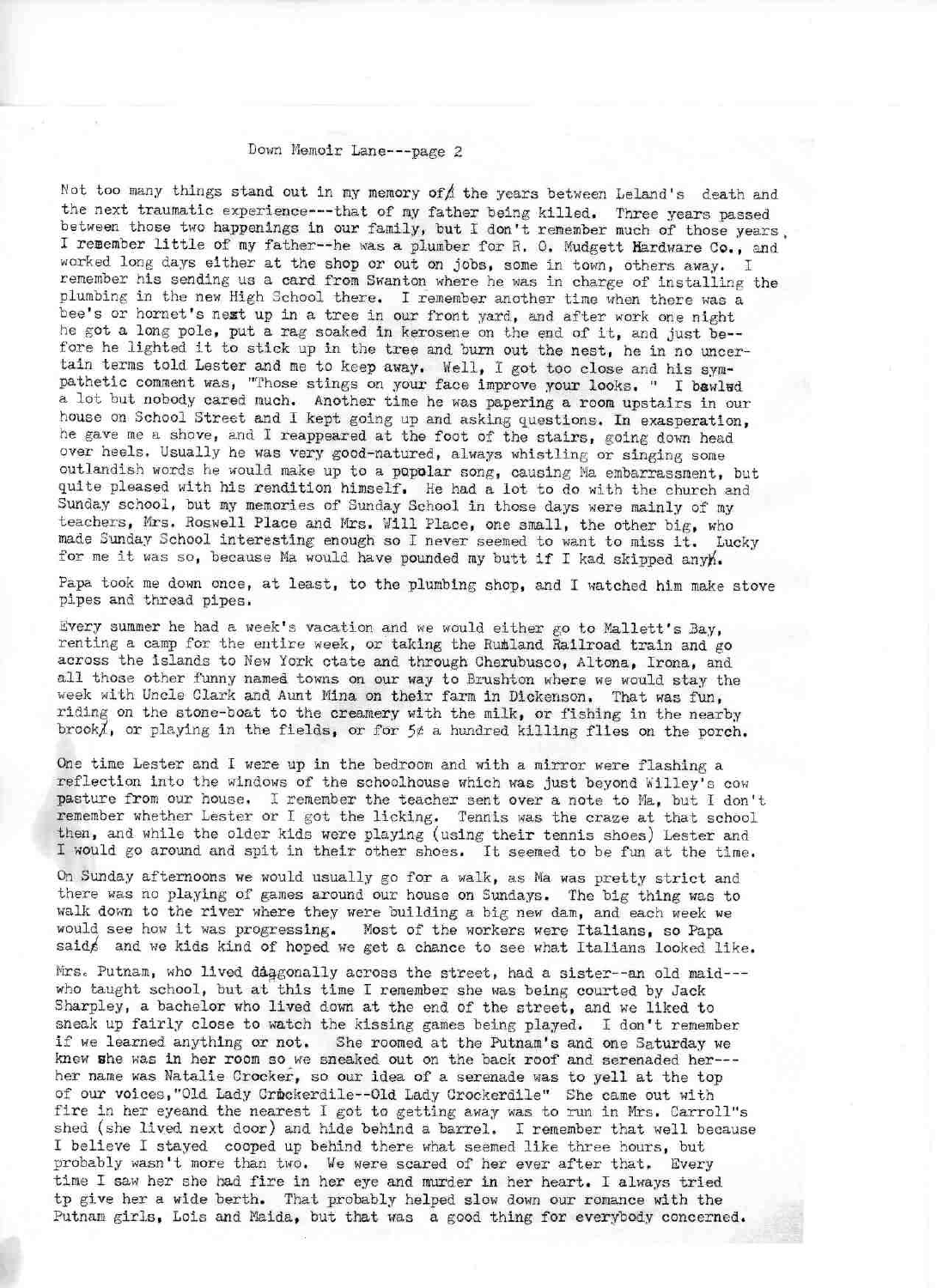## z Page 3 - Down Memoir Lane with L. Peck

In case you are wondering, I did go to school. In fact I started when pretty young. I was four years old when I started in the brand new building up on the top of Prospect Street. I can't remember very much about the first grade. I can't remember the teacher's name ---I usually didn't like teachers --- and the big events geemed  $\beta$ uldu when some kid couldn't hold his bladder and zoom---on the floor it would go and guess who cleaned it up--the teacher, as far as I can remember. In the second grade I got our famous or infamous second cousin, dear old Del Holley, who taught in Essex Junction for several thousand years (Harold had her in the first grade). She was a pain, but I survived. In the third grade, my fondest recollection was that of wearing my first belt; 1 don't know whether 1 had had suspenders before that or pants that buttonedto my boouse, but there it was--my first belt., I was proud of that. Pride goeth before a fall, they say and it was the same year that I was hurrying home from school because I had to go real bad---and you know what I meanand I never went at school for two reasons: first, I was naturally shy about undressing in public, and second old Del Holley always went not only down to the basement, but also way around to the back where the stand-up booths were to see that we didn't do any fooling. That couldn't have been all she saw. But here I was hustling home with a missile ready to be exploded and the house only a half the street away, when going around the tree by the edge of Nel Stanley's yard, relief came, but not to my joy. The rest of the way llimped home dragging one leg and whatever was causing it to drag. You can bet Ma didn't like my heroics in trying toget home "to be with my family". Besides cleaning me up, she administered an after-cleaning lotion that had a sting, and like the ads say"Thanks, I needed that", wasn't my response to Ma's toush.

I skipped from the fourth grade into the fifth, mainly because the teachers thought the work wasn't hard enough to keep me busy, The sixth grade was the one that gave me my life-long hatred of school teachers. Our teacher's name was Miss Smart, and it was a good name for her. She made many of us smart you-know-where, and that included me. One day she heard a marble drop near my desk and she called e up to ask if I had any (she had a strict rule-no marbles inside the school com) Of course, I said "No.", but that darn hole in my pocket revealed otherwise as several other marbles clunked down my leg onto the floor. So there was a licking right in front of the other kids. But I was brave. I laughed—licking number two came up.. That was a very uncomfortable yaar, and I was glad to be able to go on to greater things, such as the seventh grade where we had the best teacher of my grade-school days, Miss Fitzimmons. By the time I got into the eight grade, which she also taught, she had married another Irishman, Tom 0' Grady, who worked in the railroad station. She was a little grouchier after that, but we blamed it onto matrimonyh.

It was during one of those years that we were given the opportunity to take a few hours a week to knit washcloths for the boys overseas, and boy, all I know is that if some poor soldier got my washcloth, I had a feeling he would use it on the other end. It was between my sipth and seventh grade years that my father was killed by an accident August 20, 191?.

You may wonder why I haven't mentioned my older brother and sister as yet. Well, to tell the truth, I remember **be**ry little about them in those ten years of my life spent up on School Street. About Harold, who was, and is, ten years old fer tha n I, I remember practically nothing. He must have been gone a lot or couldn't stand his kid brothers, or both. Helen, I remember vaguely as being very athletic--she played tennis a lot --there was a grass court over at Hartwell's house across the street from our house ---she played toss and catch a lot, and I seem to recall that she could throw with either hand, And musically, she was right up there with the best. The piano was going a lot at our house—both popular and classical music,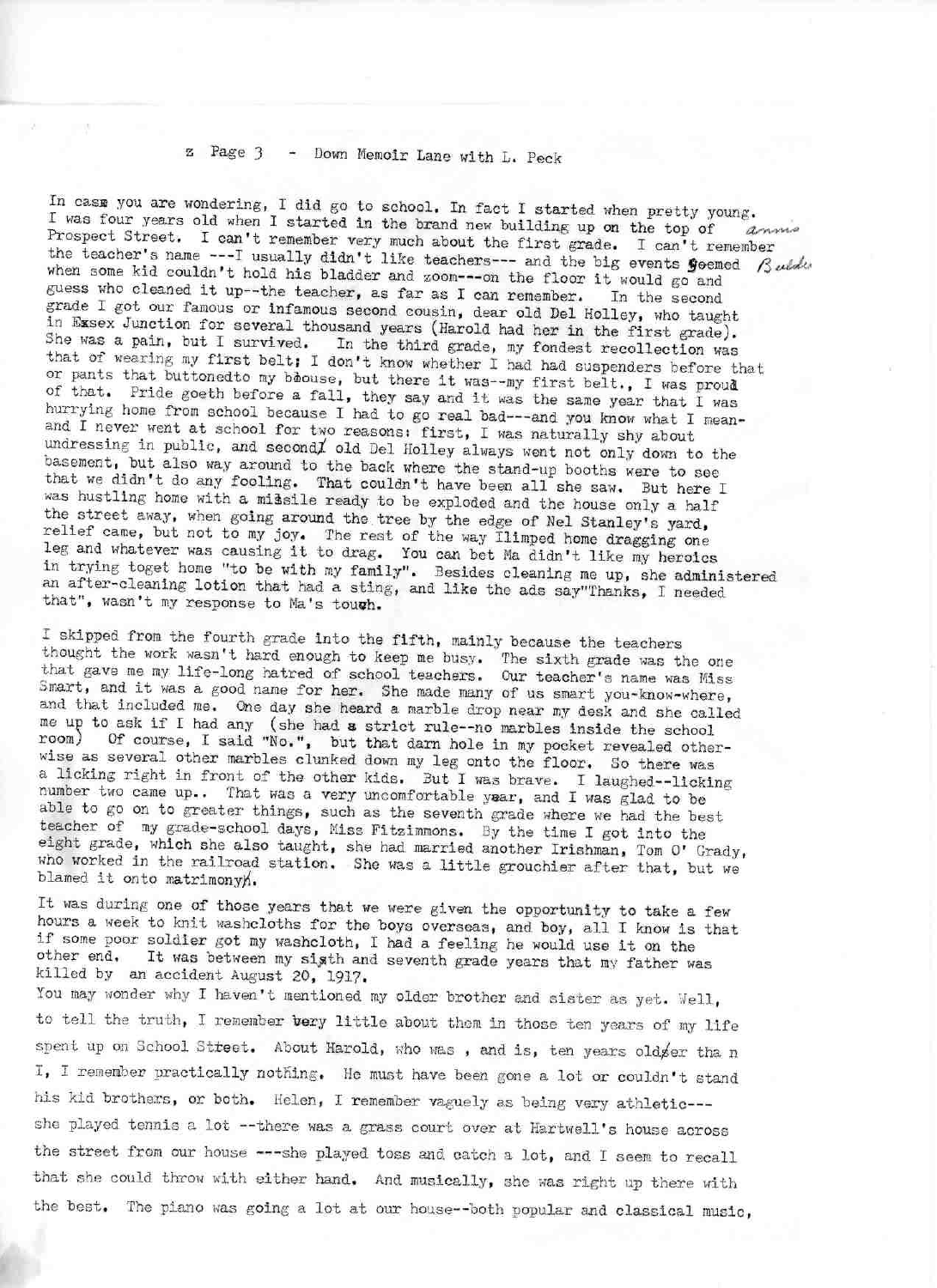## Page 4 of the "Life of Lord Byron the second"

With Helen handling a lot of it. She could play Grade 8 classical music and  $/$  play it memorized (as Ma used to drum into me when I was practicing my piano efforts). But I remember that she had. times when she would stay in her room with the curtains drawn, and Ma would say  $#p$  If for us to stay away--she was having one of her moody or diffepressed times. Afterwards we learned that she had had an operation for a goiter problem, and it was not successful, so that every so often the imbalance of the thyroid gland would cause her to have these very depressed periods. These kept getting so much more frequent and so much more severe that she never did graduate from high school, and after months in and out of the Hospital at Waterbury, she finally lost out and died in 1924---only 25 years old. I remember the letters she would write from Waterbury (in fact, I have some of them) where she would tell of her activities there—playing the piano for their church services and friendly walks with some of the young nurses---in that unmistakeable flourishy handwriting of hers. I can remember times when she would entertain us kids by writing first left handed, then right handed, then, believe it or not, with both hands at the same time. I liked to practice that latter, so that I can write in the same mirror-like fashion (in a way).

Then on August 20, 1917, the pleasant, suburban life of School Street came crash+ $wq$ down around our heads. I remember the day well. It was about supper time, and Ma had supper ready, and was out in the yard talking with Mrs. Putnam, by  $\frac{100}{1000}$  side door while we kids fooled around. Then we heard this loud crash down by the railroad crossing on Park Street, and looking down  $\oint$ we could see the crossing from the yard) Ma said, "Looks like their has been some kind of accident; the train has stopped and people are gathering." Mrs. Putnam said," We've got some time; let's walk over and find out what's going on.": So Lester and I, Ma and Mrs. Putnam started over by the schoolhouse and down the walk. But we hadn't got very far when coming slowly up the walk was Papa's employer, Mr. Mudgett. When he got up to us, he took Ma in his arms and crying, said, "It's Guy". I remember my taking on and groveling (I guess that's the word) in the sand there; Lester just didn't seem to comprehend (he was about 6 years old); Ma took it as she always took all the tragedy that came our way. She kept in control. We found out afterwards that Papa had taken Elbert Keith home from work down on West Street with Mr. Mudgett's truck, and on the way back he waved cheerily as he always did to someone walking aldng by the crossing and he never saw the shuttle train (as it was called) coming from the station. It hit the truck in the right front end and started dragging it along the track while it was slowing down. The eyewitness id that for some unknown reason, my father opened the truck door on the side nearest the engine and dried to jump out and grab the, rails on the side of the engine, but he missed and was hit by the cowcatcher and thrown about twentyfive feet and killed instantly. Hhat a, profusion of flowers at the house and at the funeral!